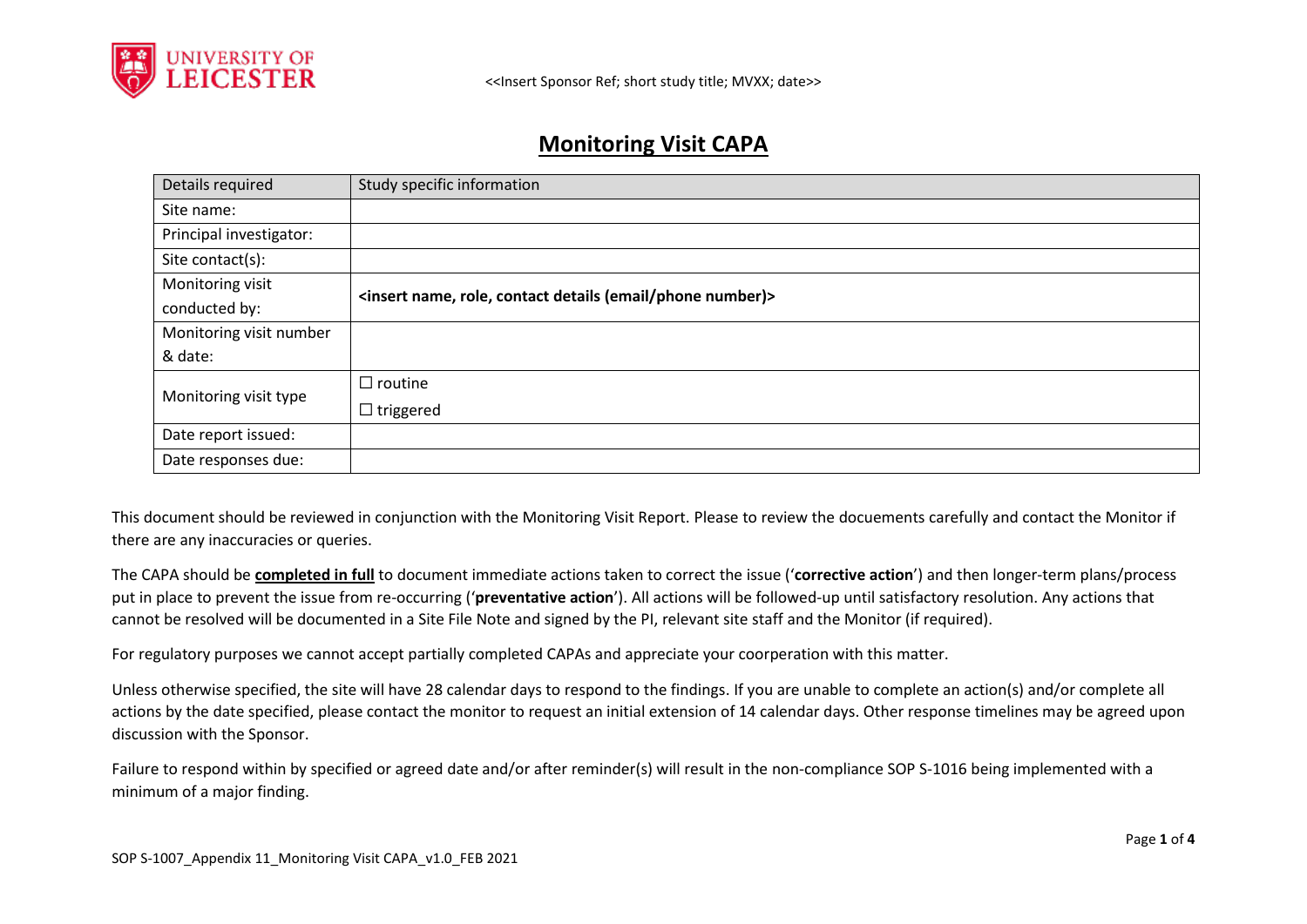

| No. | Category | Detail of Finding | Immediate or Corrective<br>Action taken | <b>Preventative Action</b><br>taken | Action(s)<br>completed by<br>(initial) and date of<br>completion (or<br>anticipated<br>completion) | Monitor<br>review/sign-off and<br>date action<br>completed |
|-----|----------|-------------------|-----------------------------------------|-------------------------------------|----------------------------------------------------------------------------------------------------|------------------------------------------------------------|
|     |          |                   |                                         |                                     |                                                                                                    |                                                            |
|     |          |                   |                                         |                                     |                                                                                                    |                                                            |
|     |          |                   |                                         |                                     |                                                                                                    |                                                            |
|     |          |                   |                                         |                                     |                                                                                                    |                                                            |
|     |          |                   |                                         |                                     |                                                                                                    |                                                            |
|     |          |                   |                                         |                                     |                                                                                                    |                                                            |
|     |          |                   |                                         |                                     |                                                                                                    |                                                            |
|     |          |                   |                                         |                                     |                                                                                                    |                                                            |
|     |          |                   |                                         |                                     |                                                                                                    |                                                            |
|     |          |                   |                                         |                                     |                                                                                                    |                                                            |
|     |          |                   |                                         |                                     |                                                                                                    |                                                            |
|     |          |                   |                                         |                                     |                                                                                                    |                                                            |
|     |          |                   |                                         |                                     |                                                                                                    |                                                            |
|     |          |                   |                                         |                                     |                                                                                                    |                                                            |
|     |          |                   |                                         |                                     |                                                                                                    |                                                            |
|     |          |                   |                                         |                                     |                                                                                                    |                                                            |
|     |          |                   |                                         |                                     |                                                                                                    |                                                            |
|     |          |                   |                                         |                                     |                                                                                                    |                                                            |
|     |          |                   |                                         |                                     |                                                                                                    |                                                            |
|     |          |                   |                                         |                                     |                                                                                                    |                                                            |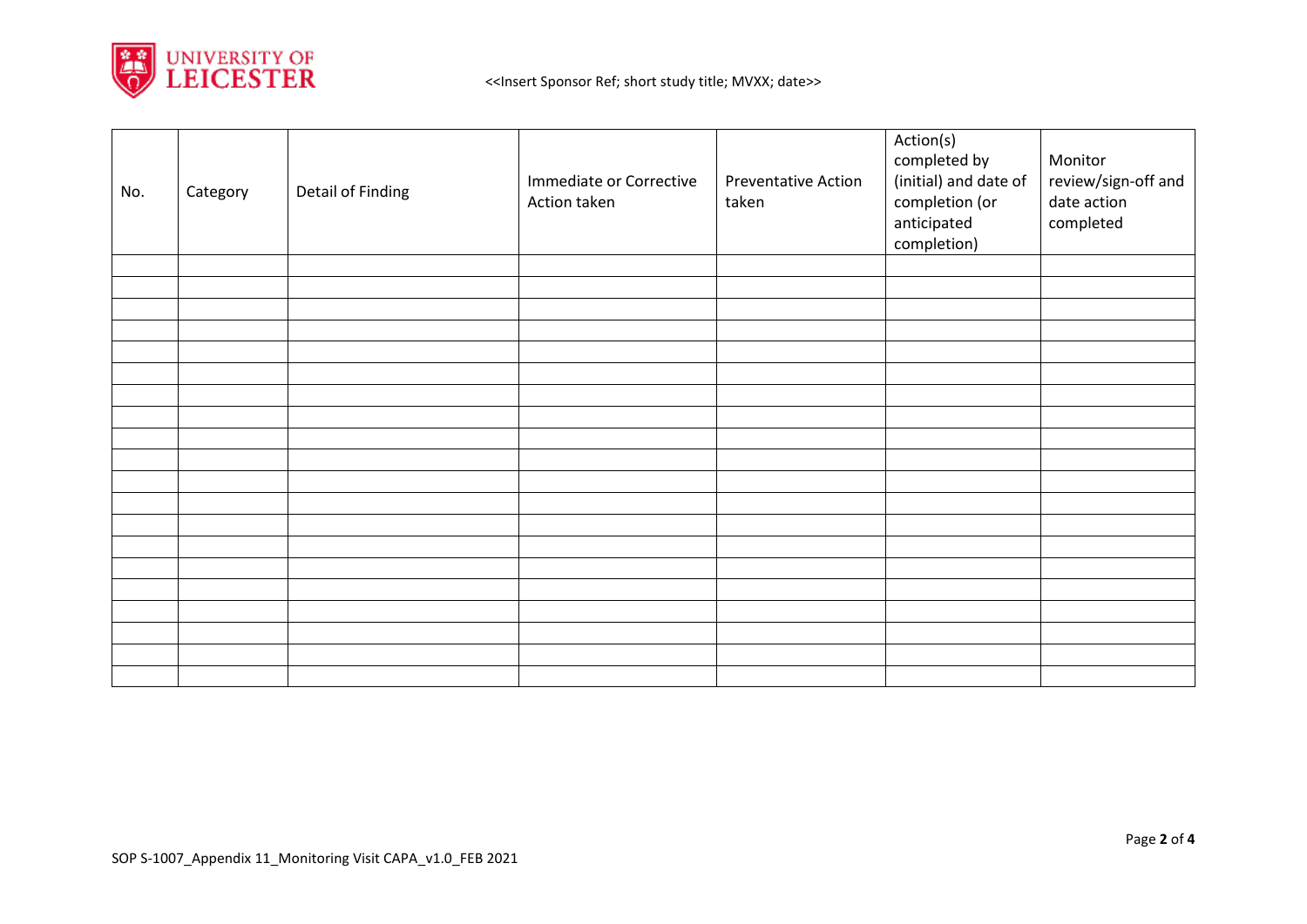

## **1.0 Signatures**

Responses completed by:

| Details                | Completed by |
|------------------------|--------------|
| Study staff name:      |              |
| Study staff role:      |              |
| Study staff signature: |              |
| Date:                  |              |

### Pharmacy Responses completed by: (☐ Not Applicable)

| Details                   | Completed by |
|---------------------------|--------------|
| Pharmacy staff name:      |              |
| Pharmacy staff role:      |              |
| Pharmacy staff signature: |              |
| Date:                     |              |

### Monitoring report and CAPA reviewed and approved by PI:

| Details       | Approved by |
|---------------|-------------|
| PI Name:      |             |
| PI Signature: |             |